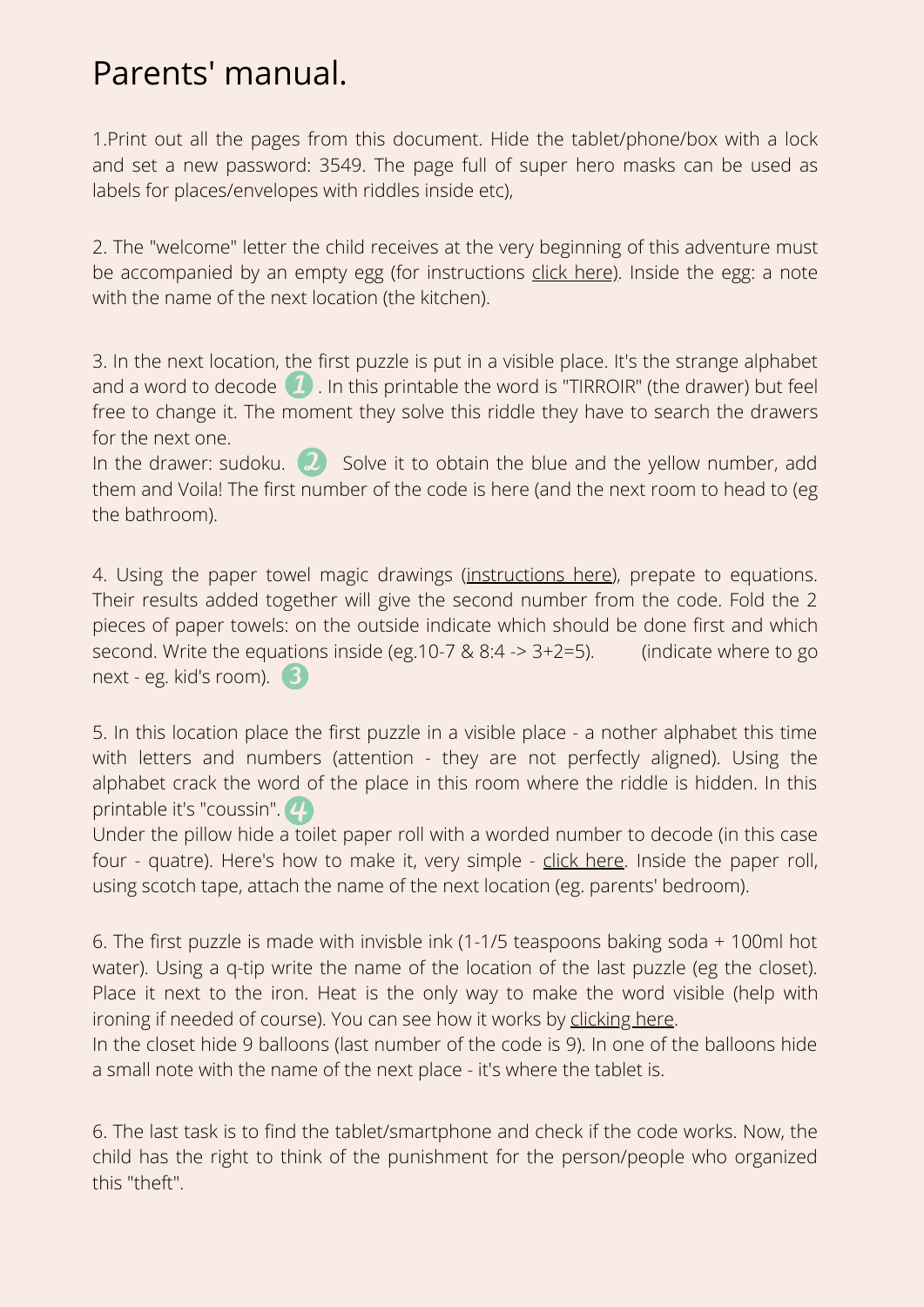

## **URGENT!**

**pour**



pARENTVILLE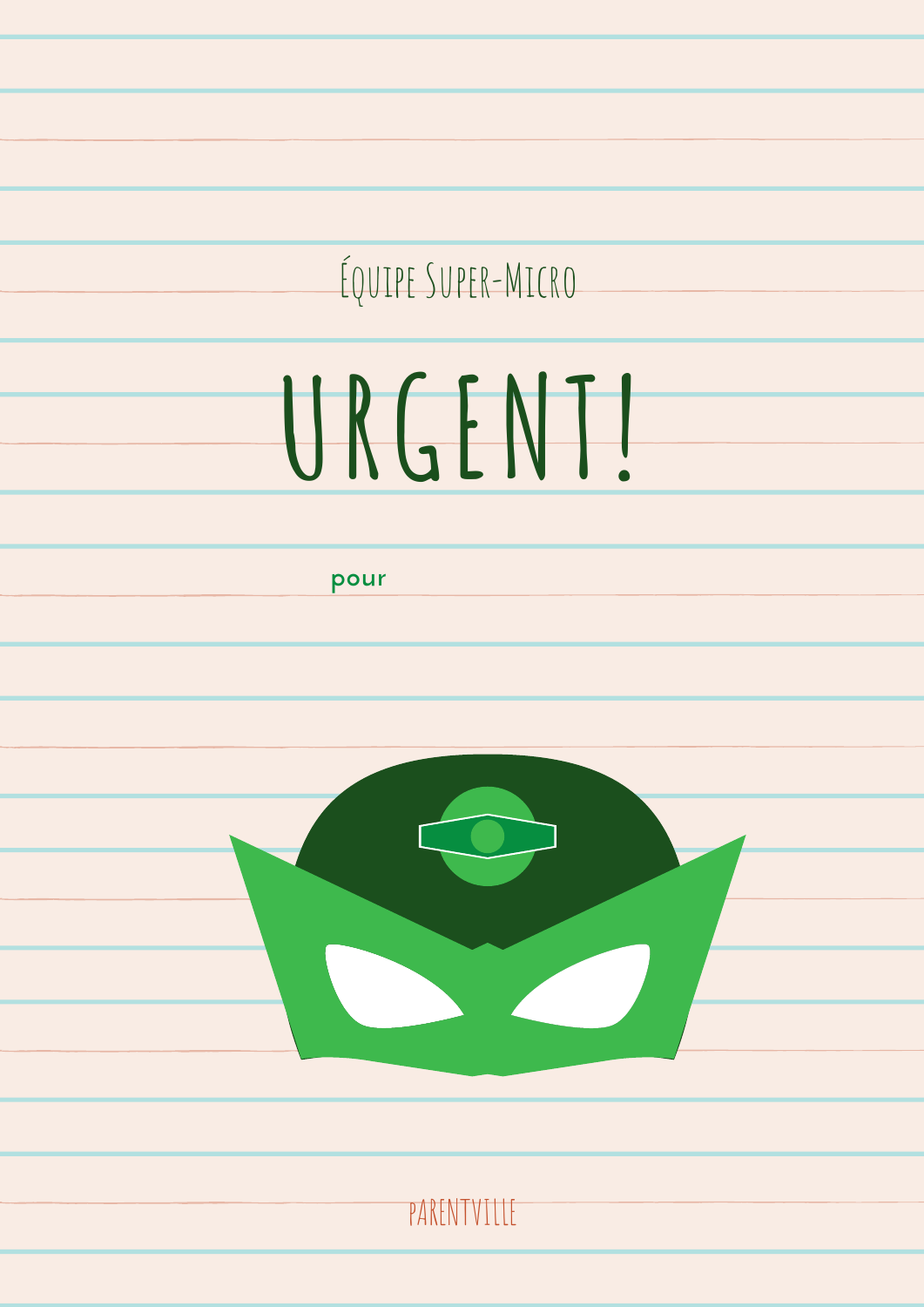## Salut !

Je m'appelle Microlina - je suis la chef de la brigade «Équipe Super-Micro» et nous sommes des défenseurs d'enfants. Tu nous as jamais vu car nous sommes microscopiques, mais je t'assure que nous avons toujours été à tes côtés depuis toutes ces années.

J'ai une mauvaise nouvelle à t'annoncer. Pendant la nuit, mes brigadiers étaient trop fatigués et, pendant qu'il se sont assoupis lors de leur garde, ton tablet à disparu!

Mais ne t'inquiète pas! Ils se sont vite réveillés et ont d'ores et déjà trouvé des indices!

Il nous semble que ce voleur (ou cette voleuse) a aussi changé le mot de passe! Ensemble, nous allons pouvoir résoudre cette énigme et démasquer la personne qui a oser de te faire ça.

Étant trop petits, nous avons besoin de ton aide, et ensemble nous allons pouvoir déchiffrer le premier indice! Et il faut aussi réfléchir au gage à donner au voleur ou à la voleuse...Bon, ça sera pour après, mais il faut trouver une punition, n'est-ce pas?

Tu es prête? Mes brigadiers m'ont dit que la localisation du premier indice se trouve dans cet œuf.

Bon courage à toi!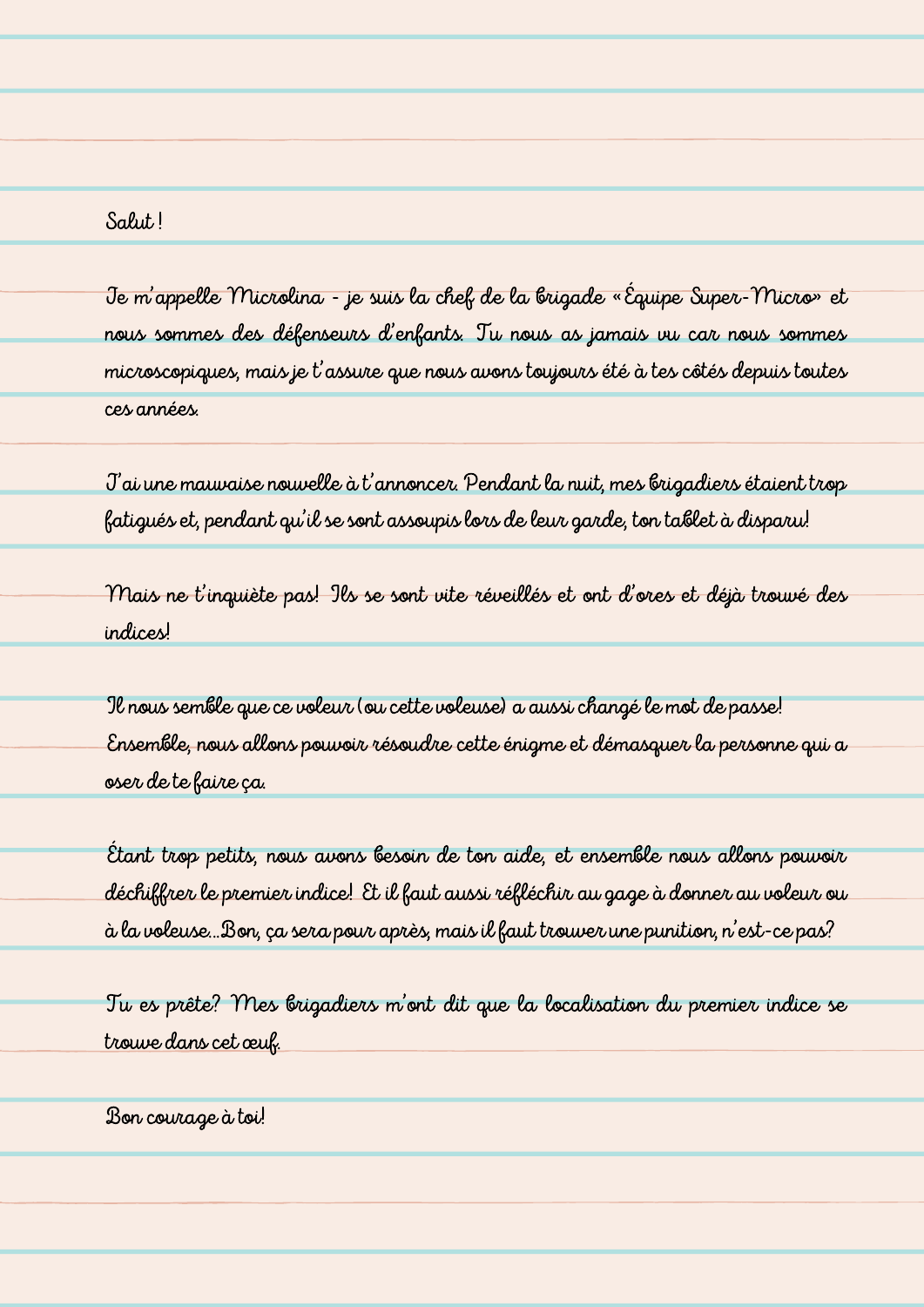Sur le chemin, tu trouveras des chiffres. Notes-les ci-dessous. Ensemble, ils forment un code un code iPad!

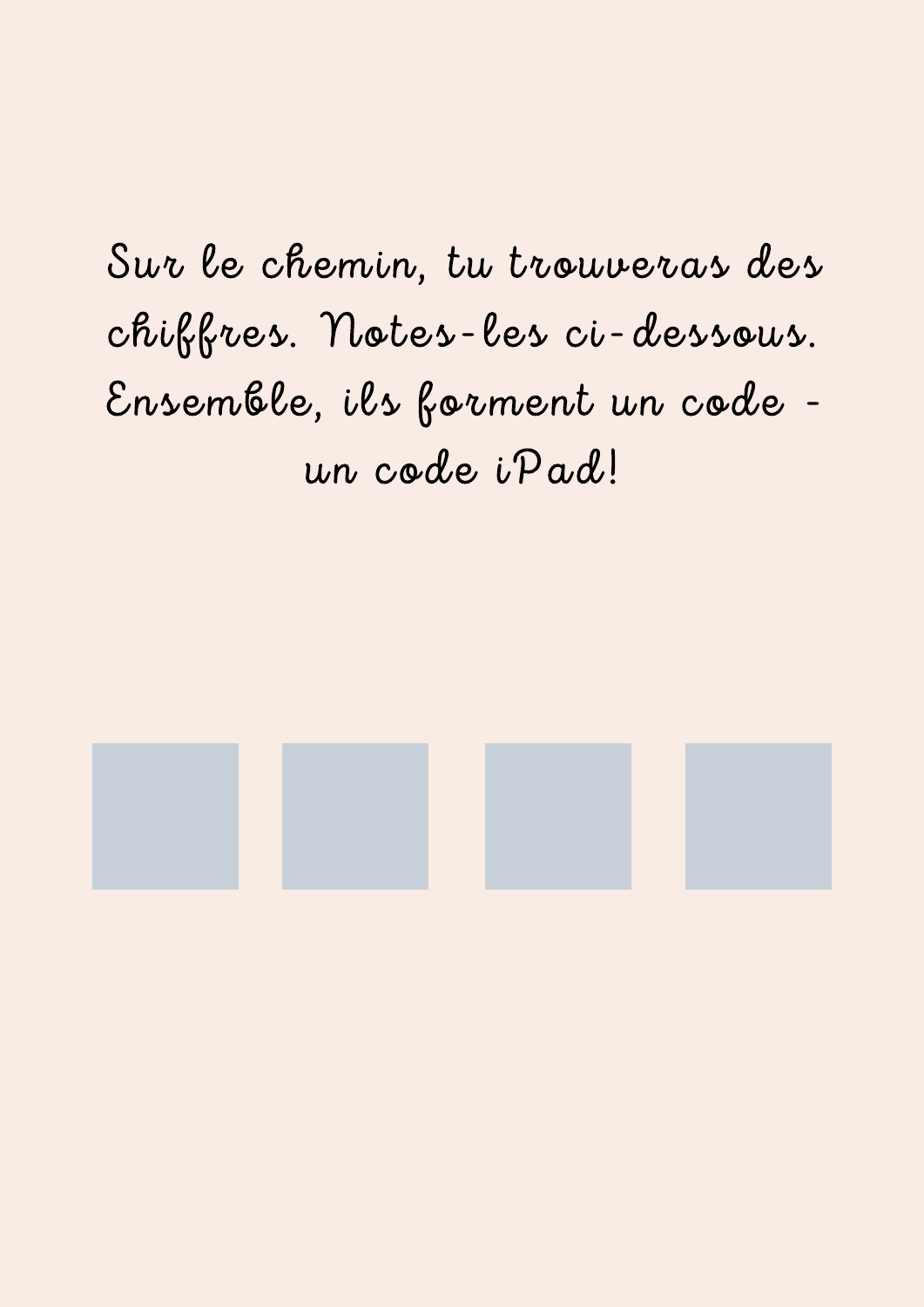













































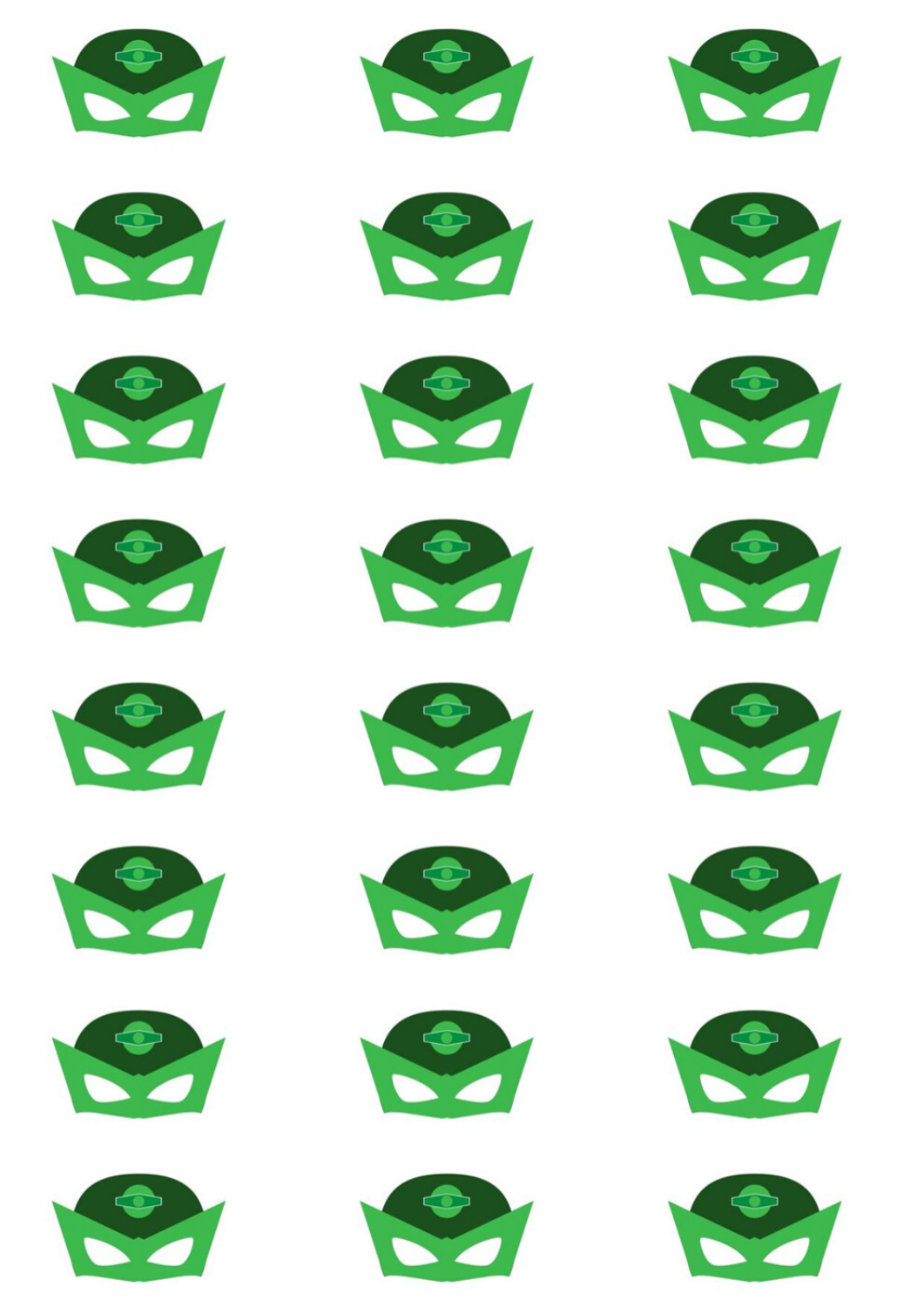| A                       |                                            |
|-------------------------|--------------------------------------------|
| B                       |                                            |
| $\overline{\mathsf{C}}$ |                                            |
| $\overline{D}$          |                                            |
| E                       |                                            |
| F                       |                                            |
| G                       |                                            |
| $\overline{\mathsf{H}}$ |                                            |
|                         |                                            |
| $\bigcup$               | $\overline{\mathcal{E}}$<br>$\overline{y}$ |
|                         |                                            |
| K                       |                                            |
| L                       |                                            |

| N                             |    |
|-------------------------------|----|
| C                             |    |
| P                             |    |
| $\overline{Q}$                |    |
| R                             |    |
| $\mathsf C$<br>Ī              |    |
|                               |    |
| $\overline{\bigcup}$          |    |
|                               |    |
|                               |    |
| $\times$                      | 7  |
| ١<br>$\overline{\mathcal{L}}$ | r. |
| $\overline{Z}$                |    |

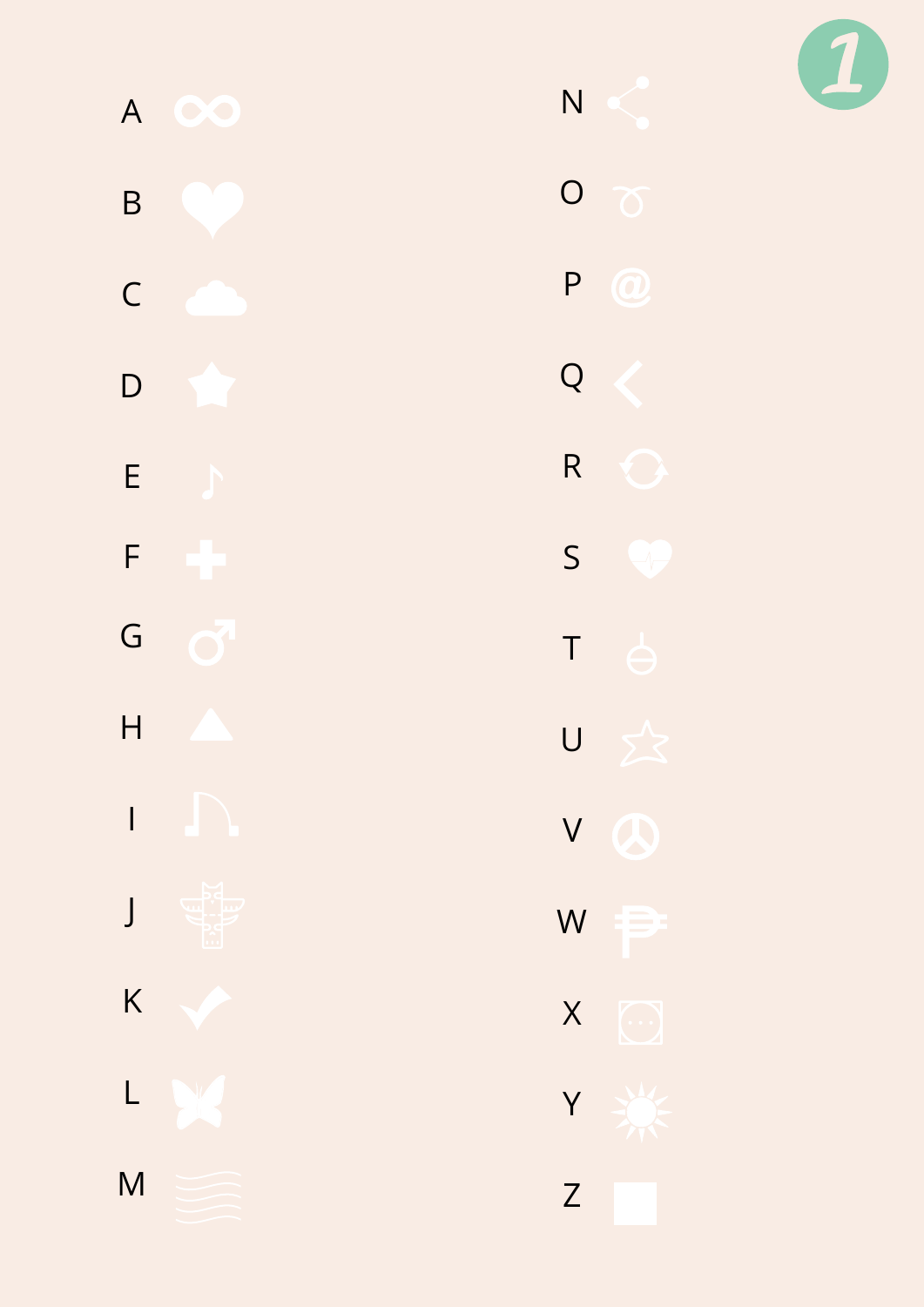

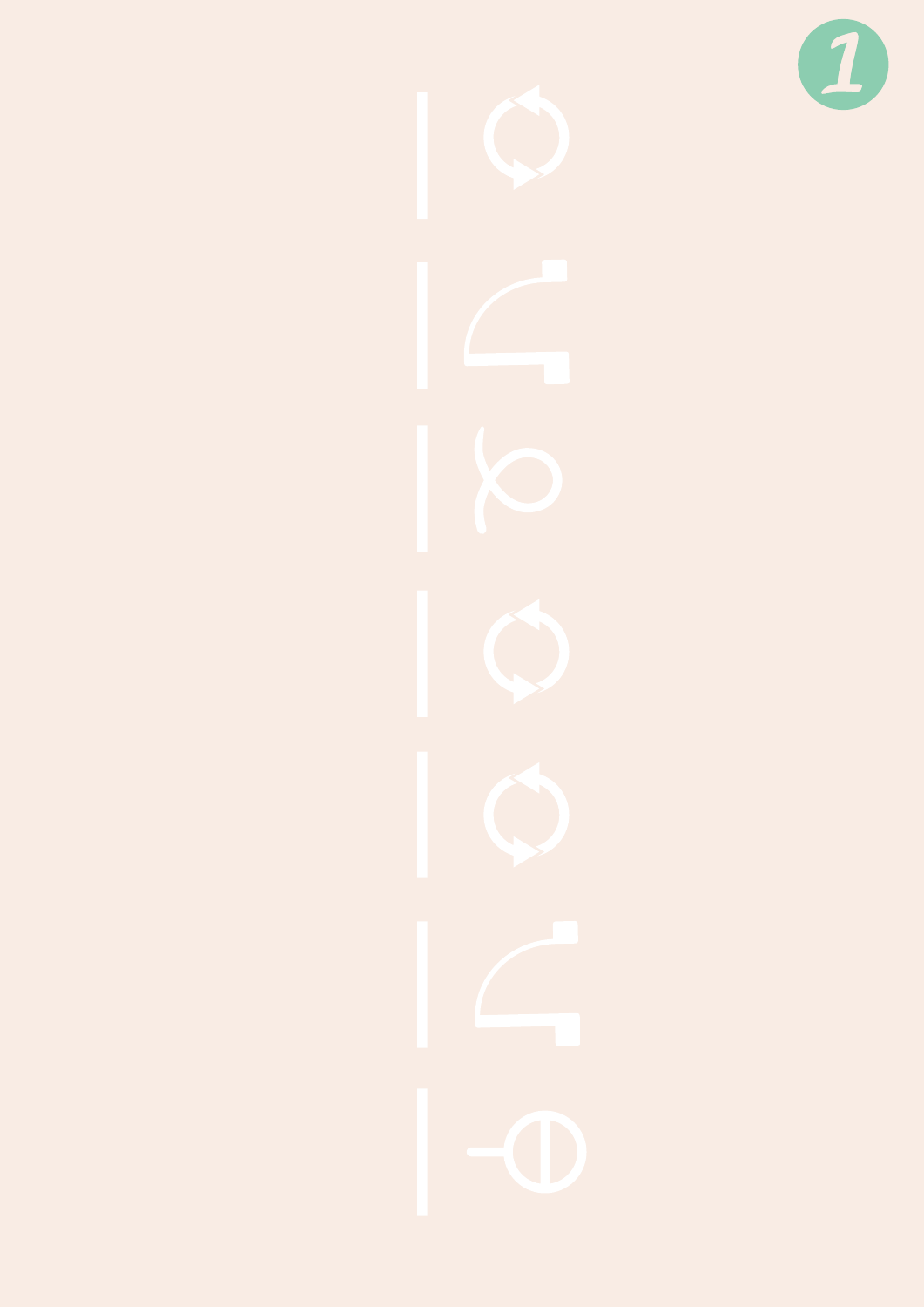

| $\overline{2}$ |                |   |   |                | 5 |
|----------------|----------------|---|---|----------------|---|
|                |                | 5 | 3 |                |   |
|                | $\overline{2}$ |   |   |                | 4 |
| 3              |                |   |   | $\overline{2}$ |   |
|                | 4              |   | 6 |                |   |
| 5              |                |   |   | 4              |   |



indice suivant: dans.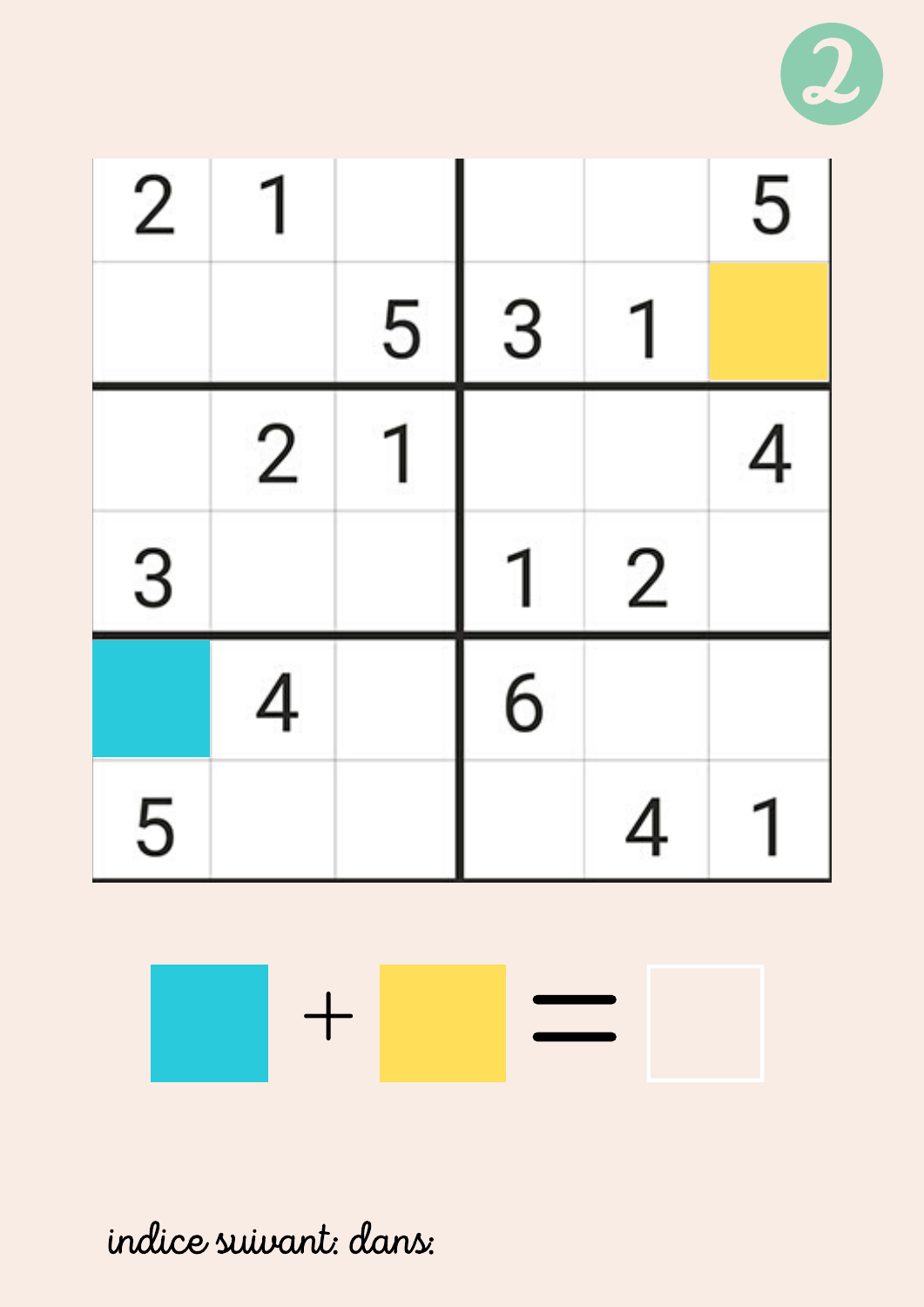



indice suivant dans.